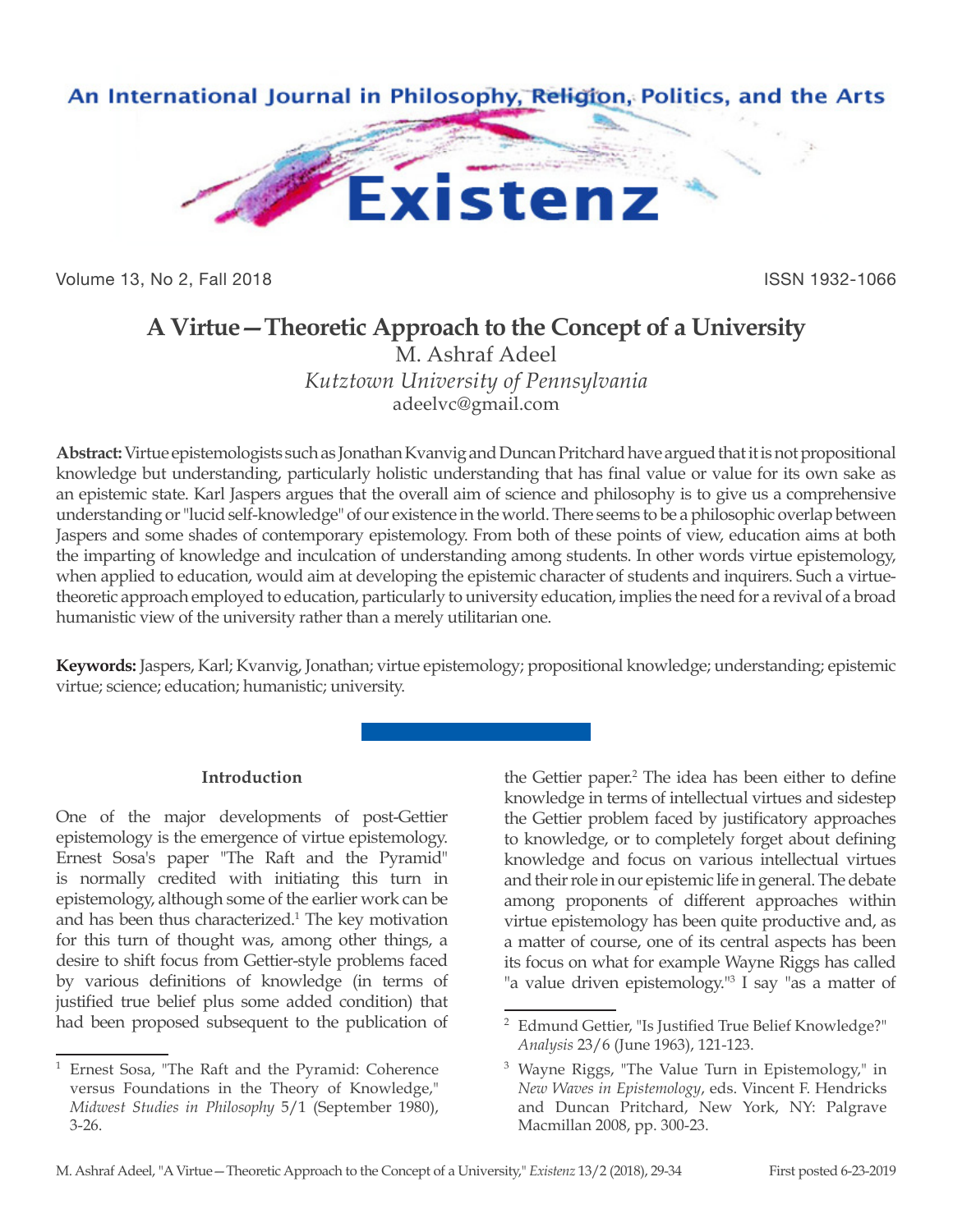course," for the shift from the traditional epistemology with its focus on definition of knowledge, specifically propositional knowledge, to intellectual virtues is obviously a shift toward values insofar as virtues aim at them.

Given this shift, one of the most important problems that came to be discussed early on was the problem of the value of knowledge. Linda Zagzebsky first raised the problem and subsequently it has been widely debated by epistemologists.<sup>4</sup> In the process of discussions on this issue, some epistemologists such as Kvanvig have concluded that it is the epistemic state of understanding rather than knowledge that has final value.5 More recently, a similar conclusion has been advocated by Duncan Pritchard.<sup>6</sup>

 The phrase "final value" is not to be equated with "intrinsic value." The distinction was originally introduced by Christine Korsgaard.7 She clarified that a thing has final value when we value it for its own sake. But such final value of the thing in question might have resulted from its relationship with something external to it. An example often adduced in this context is that of Princess Diana's dress. The dress becomes valuable for its own sake owing to its relationship to the Princess. However, intrinsic value is different. As G. E. Moore points out, intrinsic value of a thing "depends solely on the intrinsic nature of the thing in question."8

It is in this sense that understanding as an epistemic state has been taken by Kvanvig and Pritchard to be of final value. In other words, it is valuable for its own sake but not intrinsically valuable in the sense of being valuable without any relation to anything external to it.

The idea seems to be that epistemic states that are of final value may acquire this value from their relation to things external to them.

## **Value of Knowledge and Understanding**

The value problem in epistemology, as initially characterized by Socrates in Plato's *Meno*, is not the problem as to whether or not knowledge has value for us. It definitely does. It is the problem regarding whether or not knowledge is more valuable than mere true belief. Socrates points out in the *Meno* that true belief about the road to Larissa can take one to Larissa just as successfully as knowledge regarding the road to Larissa does. Therefore, we need to ask what makes knowledge more valuable than mere true belief. Why do we take it to be more valuable than mere true belief? This is the question concerning what epistemologists dub as distinctive value of knowledge.<sup>9</sup> The idea here is that if truth, belief, and something like justification plus some condition to rule out Gettier-type issues are taken as constituent parts of knowledge, then the question is whether or not knowledge is more valuable than any subset of its constituents.

Kvanvig and Pritchard, among others, have examined this question recently and have come to the conclusion that after all knowledge, though valuable, is not of final value. According to Kvanvig knowledge does not possess value over and above the value of its purported constituent parts and he argues that understanding, with its ability to sate our curiosity, has higher value than knowledge. Pritchard has also argued that understanding is always an epistemic achievement whereas knowledge may not always have this characteristic. As a result, Pritchard concludes that understanding is of higher value than knowledge.

Kvanvig's overall argument in this regard is a sustained effort to show that knowledge is not distinctively valuable. He argues that true belief, as pointed out by Socrates in the *Meno*, is just as good in terms of practical results as knowledge. Therefore, knowledge cannot be claimed to have value over and above true belief (a subset of its constituent parts). Similarly Kvanvig brings to bear the "swamping problem" on the reliabilist's claim that knowledge is

<sup>4</sup> Linda Trinkaus Zagzebsky, *Virtues of the Mind: An Inquiry into the Nature of Virtue and the Ethical Foundations of Knowledge*, New York, NY: Cambridge University Press, 1996. [Henceforth cited as *VM*]

<sup>5</sup> Jonathan L. Kvanvig, *The Value of Knowledge and the Pursuit of Understanding*, Cambridge, UK: Cambridge University Press, 2003.

<sup>6</sup> Duncan Pritchard, Alan Millar, Adrian Haddock, *The Nature and Value of Knowledge: Three Investigations*, New York, NY: Oxford University Press, 2010. [Henceforth cited as *NVK*]

<sup>7</sup> Christine M. Korsgaard, "Two Distinctions in Goodness," *The Philosophical Review* 92/2 (April 1983), 169-195.

<sup>8</sup> G. E. Moore, "The Conception of Intrinsic Value," in *Philosophical Studies*, London, UK: Routledge and Kegan Paul 1922, pp. 253-75, here p. 260.

<sup>&</sup>lt;sup>9</sup> Michael R. DePaul and Stephen R. Grimm, "Review Essay on Jonathan Kvanvig's The Value of Knowledge and Pursuit of Understanding," *Philosophy and Phenomenological Research* 74/ 2 (March 2007), 498-515, here p. 498. [Henceforth cited as *RE*]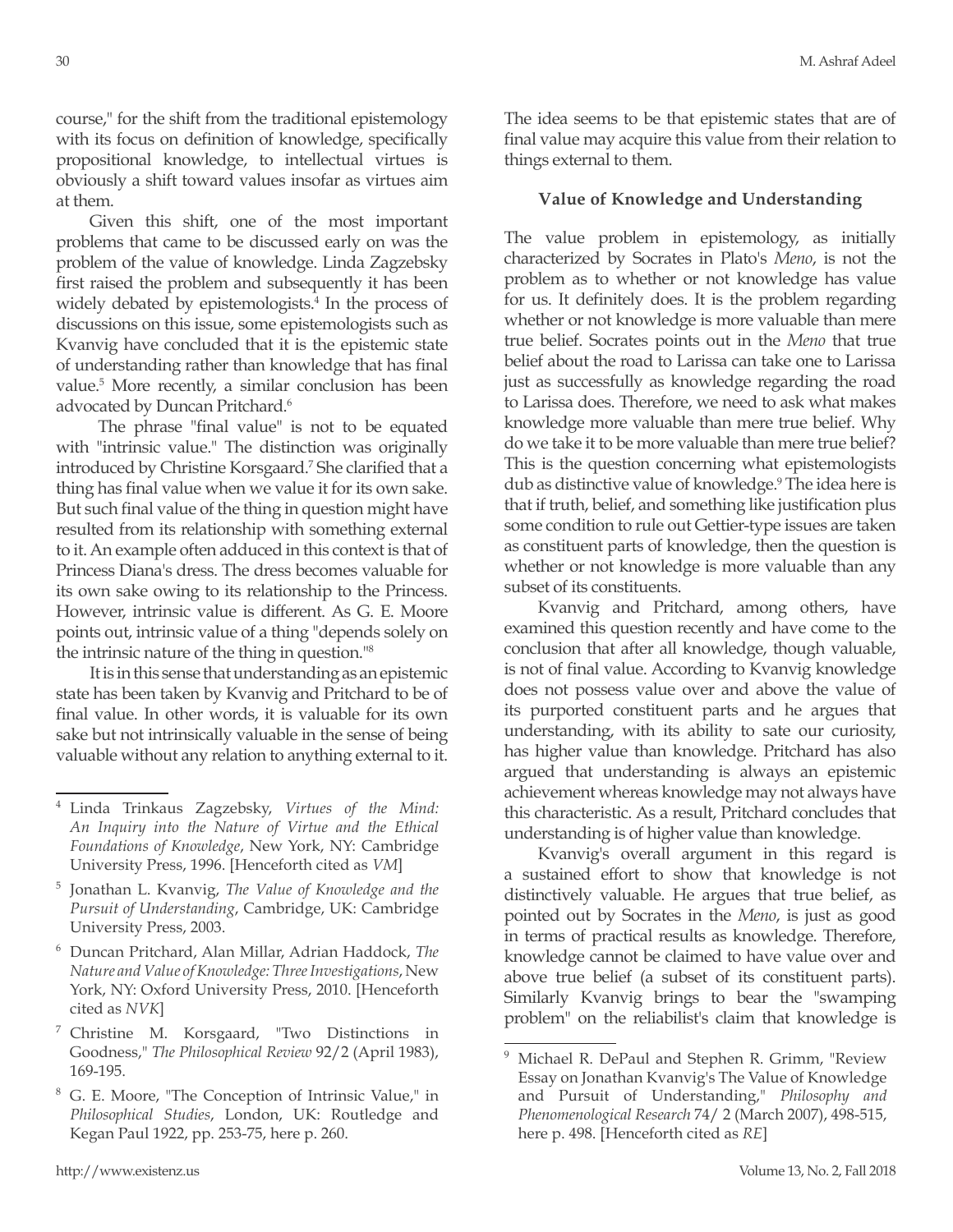reliably formed true belief, for example a true belief formed by reliably functioning perceptual faculties. Yet, Kvanvig points out that reliability of the belief formation process cannot give any additional value to the value of a true belief. In other words, a reliably formed true belief is no different in value from an unreliably formed true belief. The value of truth swamps the value of the reliability of the process.

Kvanvig then argues that subjectively justified true belief, as well as virtuously formed true belief, escape the swamping problem but they are open to Gettier problem. Therefore, subjective justification or virtuosity is not sufficient for knowledge. In addition we need another condition that can effectively block the Gettier problem. But Kvanvig argues that so far we have failed to neatly formulate such a condition. The closer we get to formulate such a condition, the more gerrymandered and convoluted it gets. So even if we succeed in coming up with a condition that effectively blocks the Gettier problem, it will be too convoluted to be acceptable. Hence, the presence of such a condition as a constituent part of knowledge does not clarify how knowledge is more valuable than any subset of its parts. Kvanvig, therefore, concludes that knowledge is not distinctively valuable and it has appeared to be so only on grounds of its neighboring epistemic state of understanding. In fact he agrees with some scholars of ancient philosophy who have argued that the Greek term episteme used by Plato is better translated as "understanding" than "knowledge."

Understanding, according to Kvanvig, comes in different varieties such as propositional understanding, understanding-why, and, what he calls, "objectual understanding" which is holistic in character. Propositional understanding is basically a sentence such as "Bob understands that  $X$ ," where  $X$  is a proposition. Understanding-why is an answer to whyquestions such as "why did your car break?" In contrast, objectual understanding is the kind of understanding that one talks about when saying, "Bob understands Nancy," or, "Bob understands Physics," and so on. Such understanding involves grasping the overall coherence of one's beliefs on a subject matter and their mutual relations of dependence that, according to Kvanvig, could be logical or probabilistic or causal. It is this type of objectual understanding that Kvanvig takes to be distinctively valuable.

The reasons for the distinctive value of objectual understanding include its lack of vulnerability to the Gettier problem. Kvanvig thinks that such understanding is immune to Gettier-style luck. Kvanvig's example in this regard concerns a book that is not authoritative but accidentally contains all the true beliefs about Comanche's dominance of the Southern American Plains from the seventeenth to nineteenth centuries. The author is not an expert and just makes up everything by himself. However, he accidentally gets all the beliefs right. According to Kvanvig, a reader of such a book can attain historical understanding with respect to the Comanche's dominance of the Southern Plains despite the fact that unbeknownst to him the book is a complete figment of imagination. As long as the book presents a coherent picture of the events and their dependence relations, and as long as the majority of the beliefs, particularly the core of the system of beliefs, are true, the reader will come to have an understanding of that historical period. Obviously he will not have knowledge of any proposition as the beliefs are Gettierized, in the sense of not being based on an authoritative source. But Kvanvig thinks that understanding is not Gettierized by this kind of luck. In his view understanding involves "grasping" of the relations between beliefs as well as truth of at least the core beliefs. These conditions make understanding more valuable than any subset of its constituent parts and, as such, understanding is distinctively valuable.10 One's intuition about the distinctive value of knowledge actually stems from the fact that attainment of the state of understanding is in the close neighborhood of the state of knowledge.

It needs to be emphasized that the issue for Kvanvig is the distinctive value of knowledge and not the mere value of knowledge pure and simple. Knowledge is valuable but not distinctively valuable.

Duncan Pritchard argues for a similar position in his recent work (*NVK*). Pritchard believes that a cognitive state of understanding is an achievement that one attains after overcoming some "significant obstacle" or after the "exercise of significant ability." This is what he calls the "strong achievement thesis" (*NVK* 70). Since achievements in terms of such successes are considered to be final and distinctively valuable, understanding is similarly valuable, yet the same holds not true concerning knowledge. This is so because knowledge is not an achievement in the sense in which understanding is. However, some knowledge can be had without overcoming significant obstacles or exercise of significant ability, for example, knowledge

<sup>10</sup> A critique of Kvanvig's postion is presented in *RE*.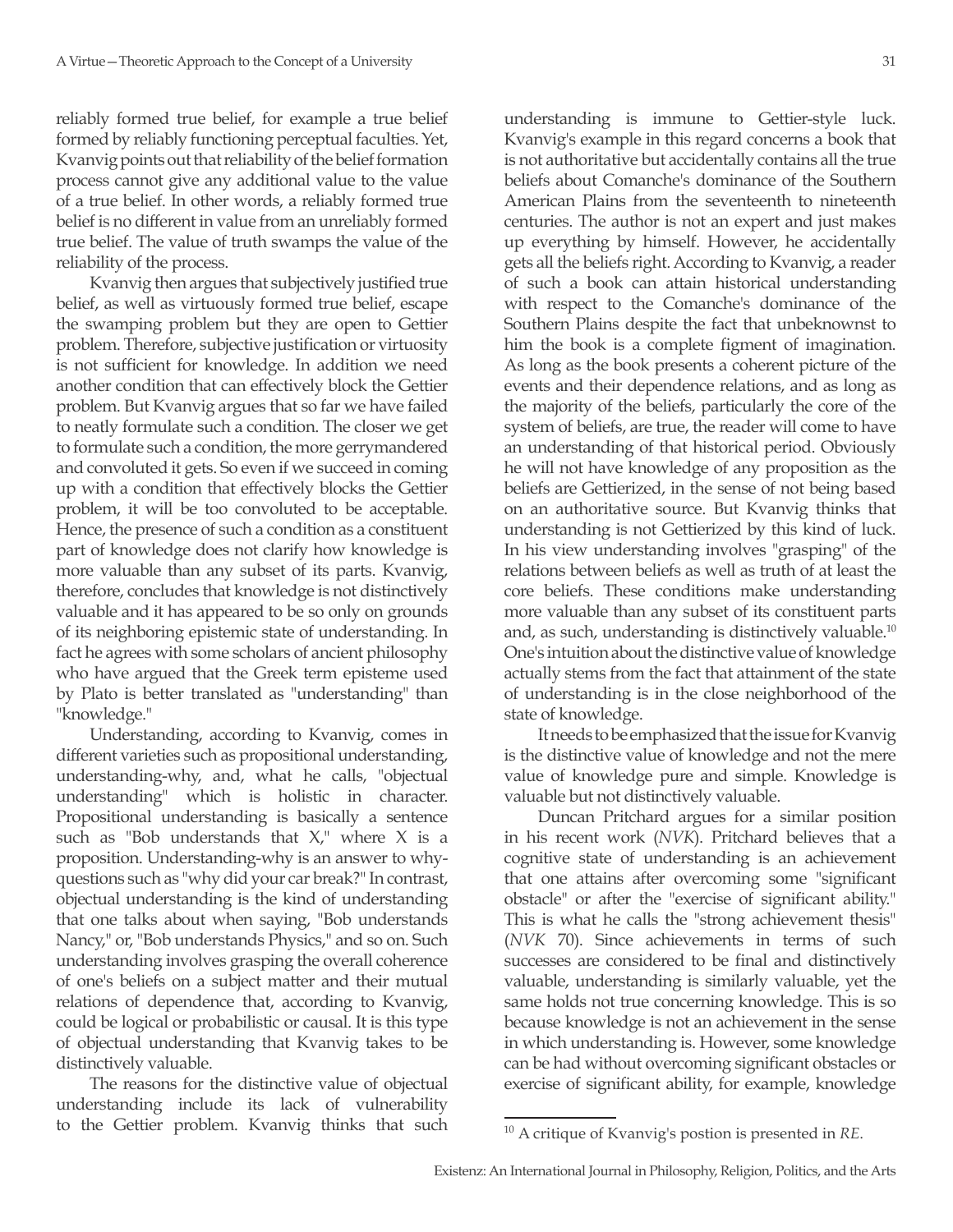by testimony or passive perceptual knowledge.

At this juncture, it needs to be noted that Pritchard is talking here about what was referred to above as understanding-why. We gain this type of understanding when we find answers to why-questions. Pritchard's example in this context is: "Why did my house burn?" We normally expect such questions to be answered in terms of the causes or reasons. If a fire company officer tells Pritchard that his house burned down because of faulty wiring, he would thereby understand why the event occurred. Pritchard thinks that this type of understanding is factive, non-transparent, and not immune to a Gettier-type luck that he calls "intervening luck."

Pritchard distinguishes this type of luck from what he calls "environmental luck." Gettier-type luck intervenes between the epistemic agent's abilities and the object of his belief. Using Roderick Chisholm's example, an agent might be looking at a sheep statue while thinking that she is looking at a sheep. Since there is sheep hidden behind the statue, the agent nonetheless comes to form a true belief that there is a sheep in the field. The stroke of bad luck that the agent is looking at a sheep statue rather than a sheep is, in Zagzebsky's words, cancelled out by the the stroke of good luck that there is a real sheep hidden behind the sheep statue.<sup>11</sup> Such a situation is an instance of Gettier type luck. In contrast, environmental luck does not intervene between the agent's abilities and the object of her belief. This is usually explained through the barn façade example constructed by Ginet.<sup>12</sup> An epistemic agent travelling in a county full of barn façades accidentally looks at the only real barn in the area and forms the true belief, "There is a barn in front of me." Given the environment, she could have easily looked at a barn façade rather than the only real barn. In that case her belief would have been false. It is out of sheer good luck that she was looking at the real barn at the relevant moment.

Pritchard contends that such environmental luck is compatible with understanding-why but not with knowledge. So although, for Pritchard, there can be cases in which knowledge and understanding are not coming apart, they nevertheless do come apart occasionally.

Hence, overall, both Kvanvig and Pritchard consider understanding to be of higher value than knowledge, albeit at the same time they are emphasizing the value of knowledge. By accepting such a distinction in the goals and values of epistemic activity, it would follow that ideally one should be looking for understanding as being the highest goal for inquiry as well as in education. Of course, this can and should be done along with a pursuit of knowledge. To this end, Karl Jaspers' idea of a university directly encourages this practice of fostering understanding as the highest goal of inquiry and education.

## **Karl Jaspers' Idea of a University**

Karl Jaspers is one among the few major philosophers who have paid serious attention to the idea of a university. His engagement with this idea stems from his view of human nature and of human existence as well as from his view of knowledge and truth. As he puts it, "The university is the corporate realization of man's basic determination to know."13 It seems that the pursuit of knowledge for him is an essential part of man's nature. In this regard he is in full agreement with Aristotle's opening line in *Book 1* of *Metaphysics*, "All men by nature desire to know." Jaspers position, however, has to be understood in terms of his existentialism that sharply contrasts with Aristotle's essentialism. Jaspers believes that human nature is not a given but is made by humans themselves. Through existence man does not come to be aware of his possibilities only by knowing them but also by turning them into his own reality or being. Hence man's existence is a project that involves the will to know. For Jaspers, the ultimate target of this knowledge seems to be a clear and comprehensive self-knowledge or, what he calls, "understanding." In what follows, I will briefly touch upon this Jaspersian conception of self-knowledge.

In the last analysis Jaspers believes that such a comprehensive and clear conception of self-knowledge is attained by man through pursuit of science and philosophy, a pursuit for which university serves as the institutional platform. In the very first chapter of his *The Idea of the University* Jaspers draws a distinction between a broad and a narrow conception of science. In the broad sense science is a kind of knowledge that

<sup>11</sup> Linda Zagzebsky, *On Epistemology*, Belmont, CA: Wadsworth, Cengage Learning 2009, p. 116.

<sup>12</sup> Carl Ginet, *Knowledge, Perception, and Memory*, Dordrecht, NL: D. Reidel Publishing Co., 1975.

<sup>13</sup> Karl Jaspers, *The Idea of the University*, transl. Harold A. T. Reiche and H. F. Vanderschmidt, Boston, MA: Beacon Press 1959, p. 3. [Henceforth cited as *IU*]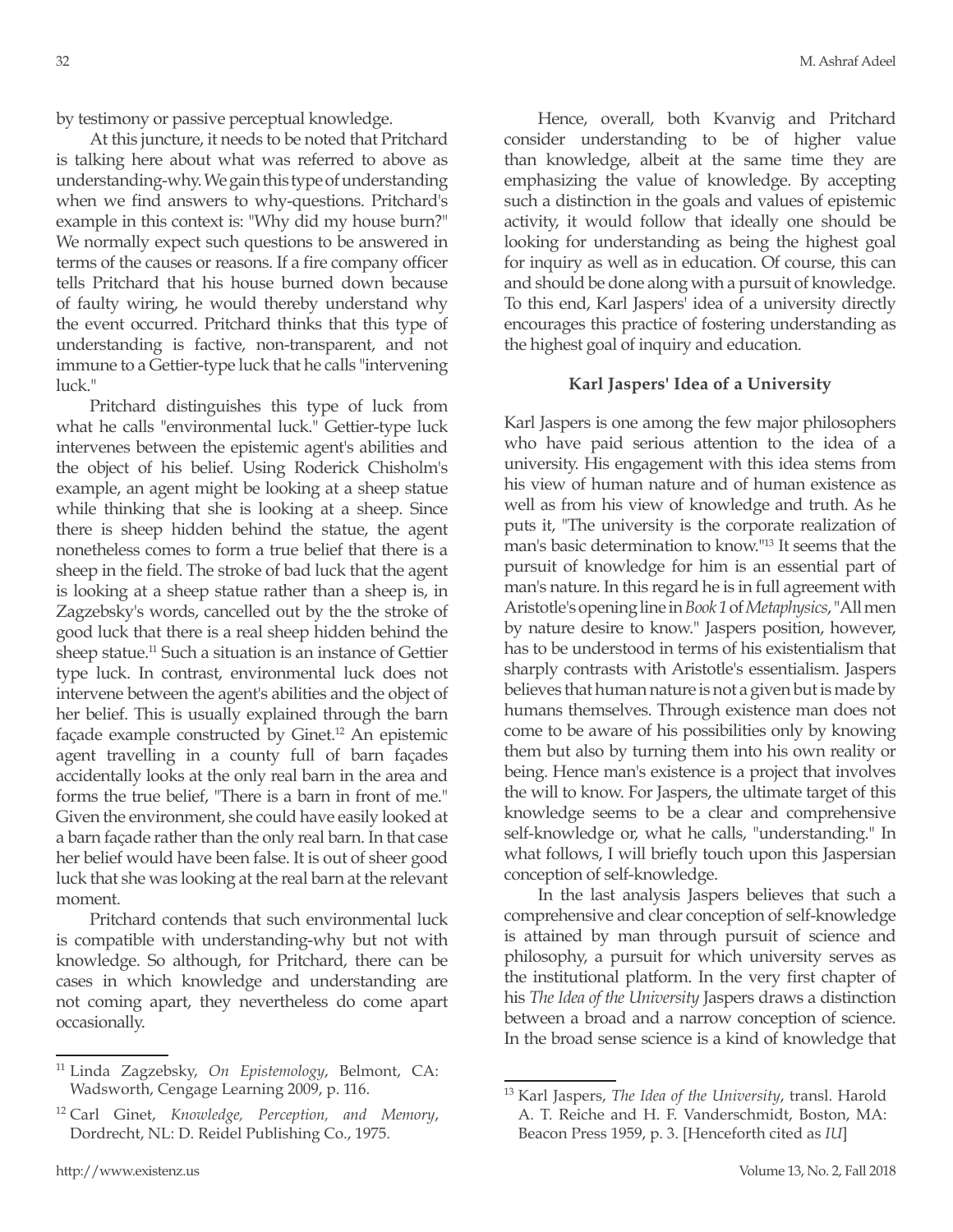is "methodic, cogent and universally valid" (*IU* 7). Seen in the narrow sense, science does not come to being unless sharply demarcated from non-scientific thought. In this sense it is the "science of discovery," it is research. Science in the broad sense pursues truth methodically and in this conception all thought based on rational evidence is scientific. Philosophy also overlaps to a great extent with science in the broad sense but not in the narrow one. The reason is that philosophy aims at a rational understanding of Being as such and, hence, its conclusions do not provide us with objective knowledge. Unlike the conclusions of science in the narrow sense (scientific laws, for example), they also need not make any claims with regard to universal acceptance.

Taken together science and philosophy ultimately give man the sort of comprehensive self-knowledge that can give meaning to his existence. This drive towards a comprehensive self-knowledge or truth regarding our existence in the world can, according to Jaspers, not be implemented without working toward the ideal of the unity of all knowledge. In Jaspers' view the current crisis of the university is actually a crisis resulting from our failure to achieve a unifying understanding of science. Science in the narrow sense, in our times, tends towards fragmentation rather than unity through pursuit of the goals of its sub-disciplines. There is hardly any room in science for work that reconciles and unifies the conclusions of several of its sub-disciplines in order to achieve an overall comprehensive understanding of the world. Jaspers sees this disintegration/fragmentation as a failure on the part of the university to bring together all the disciplines of knowledge and faculties. This failure results from a schism between natural and human sciences as well as from the need for specialized professionals that the university has to meet. Confronting this challenge is an extremely difficult, if not an impossible, task for the university. It requires weaving together all of our modern knowledge into a comprehensive and integrated understanding. That is one reason Jaspers is averse to pursuit of only utilitarian goals in scientific research. Research, he believes, has to be pursued for the sake of uncovering truth.

It is this holistic ideal of knowledge and understanding that Jaspers thinks is the task universities need to achieve. But it should go without saying that such a view of comprehensive knowledge is a far cry from the sort of atomistic propositional knowledge that has remained the traditional focus of contemporary epistemology. The Jaspersian view of knowledge is

actually similar in its nature to what Kvanvig and Zagzebsky, among others, have called understanding. Understanding, for these epistemologists, is holistic, and it involves "grasping" of an overall coherence of one's beliefs as well as of various relations between the components of the subject matter that has been understood. Kvanvig mentions relations such as probabilistic, logical, and causal ones, which also have been called "dependence relations." The point is that such understanding is not a matter of knowing a single proposition. Rather it can involve a whole range of propositions or objects and the relations between them.

The question of whether or not such holistic understanding (or objectual understanding, as Kvanvig calls it) involves knowledge of propositions is a separate matter. Objectual or holistic understanding may or may not involve knowledge as an epistemic state. But this has little bearing on the issue of this essay. The task here is to underscore the comprehensive and holistic nature of understanding as an epistemic state as being elaborated in contemporary epistemology and to point toward its similarities with Jaspers' view of comprehensive self-knowledge as it is yielded in science and philosophy. Jaspers' view of knowledge in this sense is a product of unification of knowledge attained through science and philosophy and it provides us with an understanding of man's position in the world. It is sharply different from atomistic propositional knowledge. Hence, such a view of comprehensive self- knowledge seems to overlap with contemporary views about objectual understanding. This, I think, is an important philosophical convergence between Jaspers and contemporary epistemology. Despite the differences of philosophical context and vocabulary between Jaspers and contemporary epistemology, the emphasis on the final value of understanding by contemporary epistemologists and comprehensive self-knowledge by Jaspers implies that there is more to important epistemic and educational concerns than mere propositional knowledge. By accepting this claim, one has to also include such understanding or comprehensive self-knowledge among the explicit goals of education.

The question, then, is how can our educational institutions in general and universities in particular be made to function toward the achievement of knowledge as well as comprehensive understanding of life in the world? The basic suggestion that can be made in this regard is that at all levels of education a contemporary virtue-theoretic approach with regard